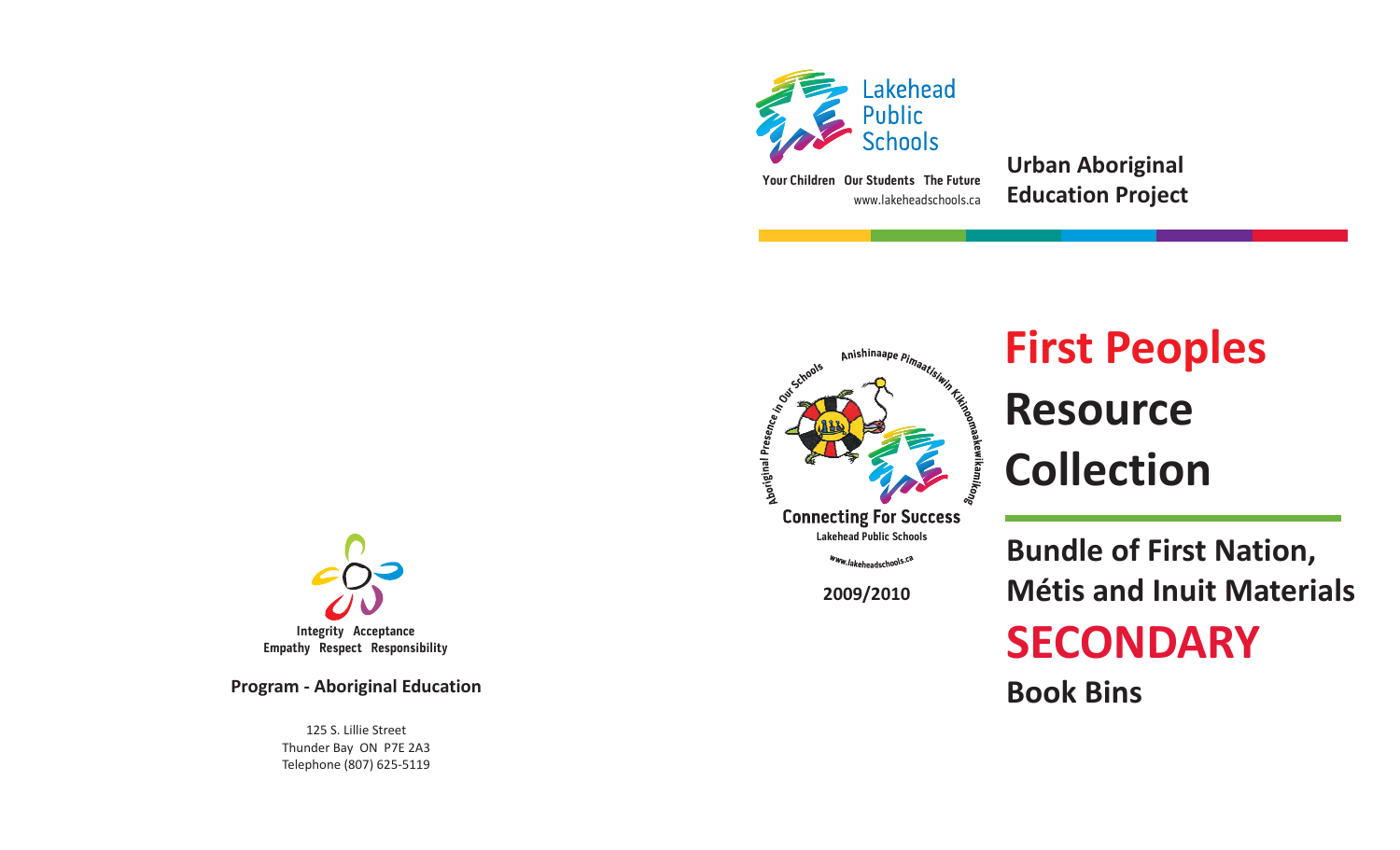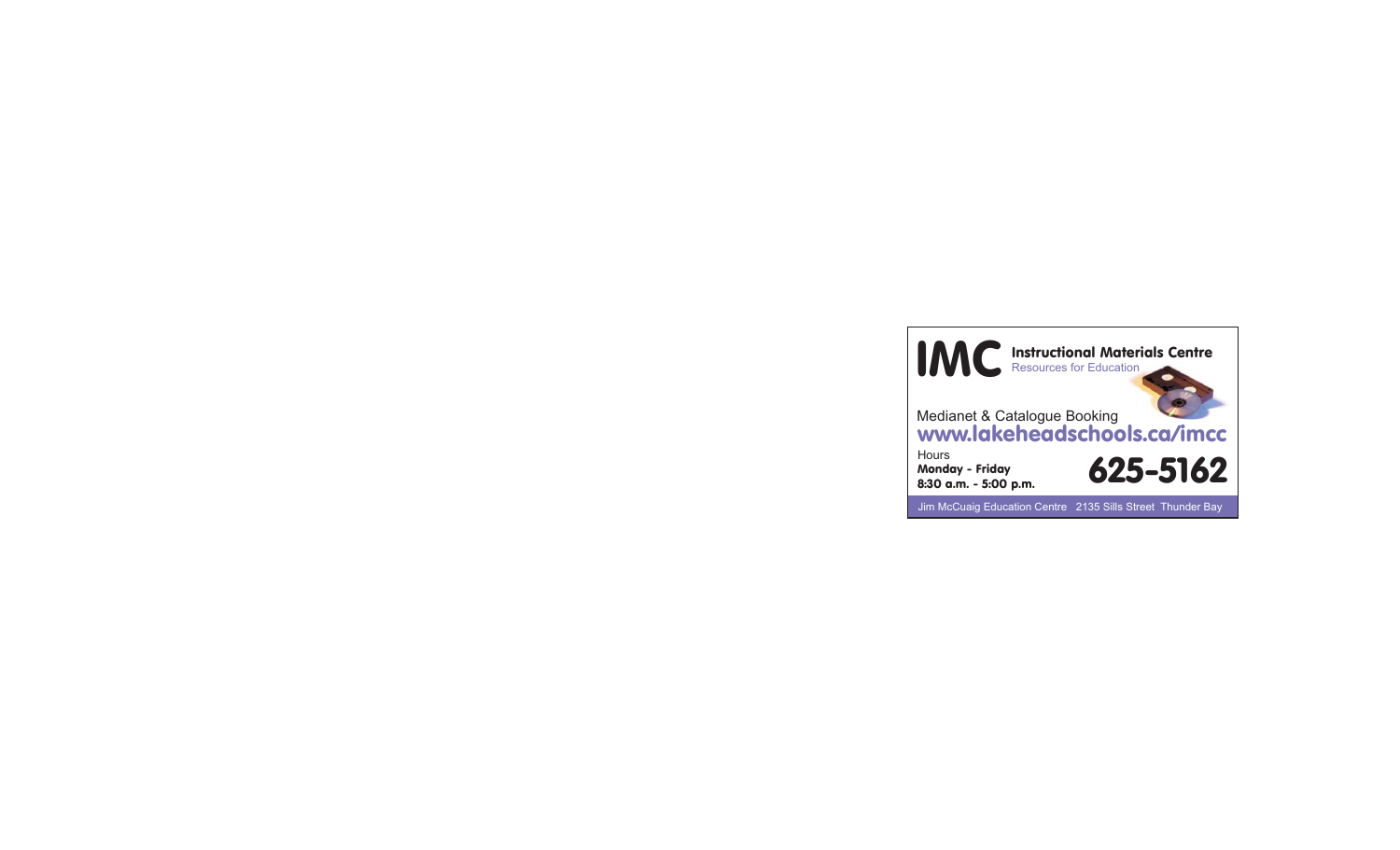#### **SECONDARY ONLINE RESOURCES**

**Aboriginal Innovations in Arts, Sciences, and Technology Lakehead University http://aboriginalinitiatives.lakeheadu.ca/uploads/docs/Aboriginal\_Innovations.pdf**

**Aboriginal Rights Resource Tool Kit Canadian Labour Congress http://action.web.ca/home/clcabrig/attach/englishaborigin.pdf**

**Aboriginal Students and Self-Esteem Dr. Pamela Toulousehttp://www.edu.on.ca/eng/research/toulouse.pdf**

**First Nation, Métis and Inuit Education Policy Framework Ontario Ministry of Education (2007) http://www.edu.on.ca/eng/aboriginal/fnmiFramework.pdf**

**Official Apology from the Canadian Government for Residential Schools Indian and Northern Affairs Canadawww.ainc-inac.gc.ca/ai/rqpi/apo/eig-eng.pdf**

#### **First Peoples Resource Collection**

#### **Bundle Contents**

- $\bullet$ Medicine Wheel felt template
- $\bullet$ Inukshuk
- $\bullet$ Métis Sash
- $\bullet$ Spoons
- $\bullet$ Arrowhead / flint
- $\bullet$ Talking Feather (Non-eagle feather. Used for sharing circles)
- -Talking Stones
- $\bullet$ Miniature Moccasin
- -Dream Catcher
- $\bullet$ Birch Bark Canoe
- -Piece of hide
- $\bullet$ Pouch

These items allow students to see various First Nation, Métis and Inuit items and to learn about them.

At our school, the Bundle of First Peoples Resources will be kept in a safe and visible place at the Principal's discretion. The items are meant to be **shared and used in the classrooms.**

The books can be kept in the library for teacher sign out and/or where **teachers can sign out for classroom use.**

Inviting cultural teachers and elders into the classroom to teach about the traditional and/or cultural purpose of these items will provide <sup>a</sup> more in depth understanding First Nation, Métis and Inuit perspectives. For more information regarding the invitation of an Elder or Senator to your school, please see your *Elder/Senator Protocol* booklet.